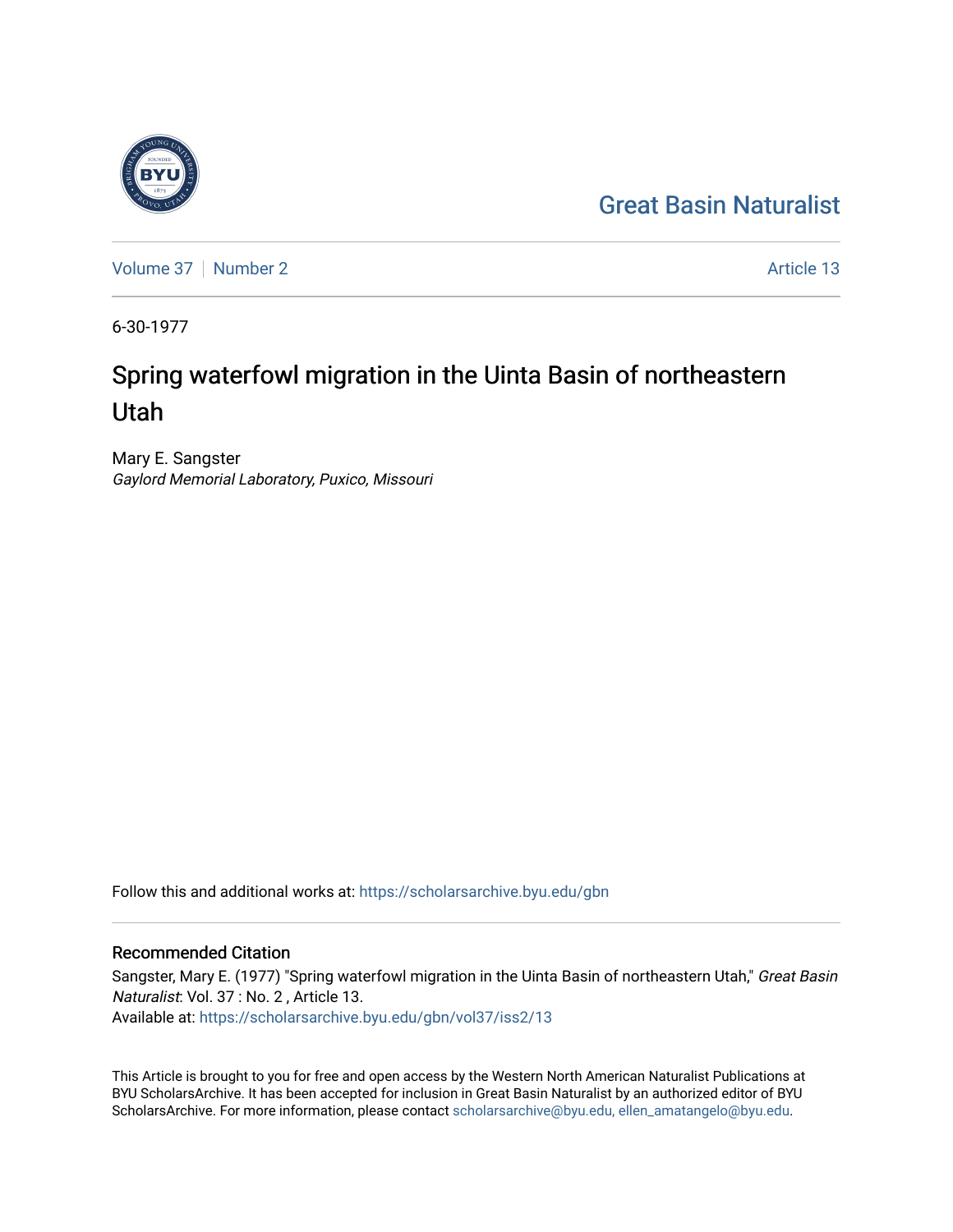#### SPRING WATERFOWL MIGRATION IN THE UINTA BASIN OF NORTHEASTERN UTAH

#### Mary E. Sangster'

Abstract.— Spring waterfowl migrations at Ouray National Wildlife Refuge and Pelican Lake, Uintah County, Utah, were monitored during 1975 and 1976. Peak numbers occurred during the first week in April 1975 when 11,440 birds were counted. In 1976 the highest count, 9,650 birds, was made on 15 March. Most numerous early season migrants were Mallards and Pintails. Important midseason migrants included Blue-winged and Cinnamon Teal, Canvasbacks, and Redheads. Late season migrants were Gadwall and Ruddy Ducks. Surveys conducted only at Ouray Refuge or at Pelican Lake would not adequately have reflected species composition of spring migration. Results point up the advisability of sampling large open water areas to obtain a representative view of waterfowl species composition in a given area during spring migration.

The Unita Basin, situated in northeastern Utah, is a structural depression lying be tween the Uinta Mountains to the north and the Tavaputs Plateau to the south. The basin is dissected by many streams and gulleys and the topography is broken and rough. Climate of this area is arid, with light snowfall and an average precipitation of less than 18 cm. Winters in the Uinta Basin are long and severe, with temperatures often falling below  $-18^\circ$  C. Summers are short and cool and, although temperatures of 38° C are common, such temperatures do not last for prolonged periods.

The Green River transects the Uinta Basin from north to south and is the master stream for the entire drainage system of the basin. The Green River has long been known to serve as an important migratory route for waterfowl. From the south the main migratory routes follow the Colorado River to its junction with the Green. Waterfowl continue along the Green River through the Book Cliffs and the Uinta Mountains and then into Wyoming. To the west, the Provo River provides a passage from the western section of the Uinta Basin. Low passes through the Wasatch Mountains create routes into the Great Salt Lake drainage system (Twomey 1942).

In his paper on Colorado River Basin birds. Hayward (1967) stated that migrating

waterfowl formerly depended almost entirely on the Green River and its tributaries for resting and feeding. More recently. Hay ward noted, reservoirs constructed to pro duce electric power or for storage of irriga tion waters have become important areas for migrating birds.

The purpose of this paper is to present information on the species and numbers of waterfowl migrating through the Uinta Basin and the chronology of spring migration in 1975 and 1976. Waterfowl counts were conducted at weekly intervals in 1975 and at 10-day intervals in 1976 from 5 March through 17 May. Waterfowl counts were made on Ouray National Wildlife Refuge in the southeast portion of the Uinta Basin. The 4,860 ha refuge is situated astride the Green River for 12 km. There are six separate bottoms along the length of the refuge which have been formed by ancient oxbows in the river. A system of shallow ponds and marshes has been constructed in these bot toms, and water pumped from the river fills these impoundments in the spring and fall. Vegetative zones on the refuge are components of the Mixed Desert Shrub Community (Twomey 1942). Waterfowl censuses were also made at Pelican Lake, a reservoir designed for irrigation of adjacent lands, located 1.6 km west of the refuge. This paper documents in detail the use of this newly

<sup>&#</sup>x27;Gaylord Memorial Laboratory, Puxico, Missouri 63960.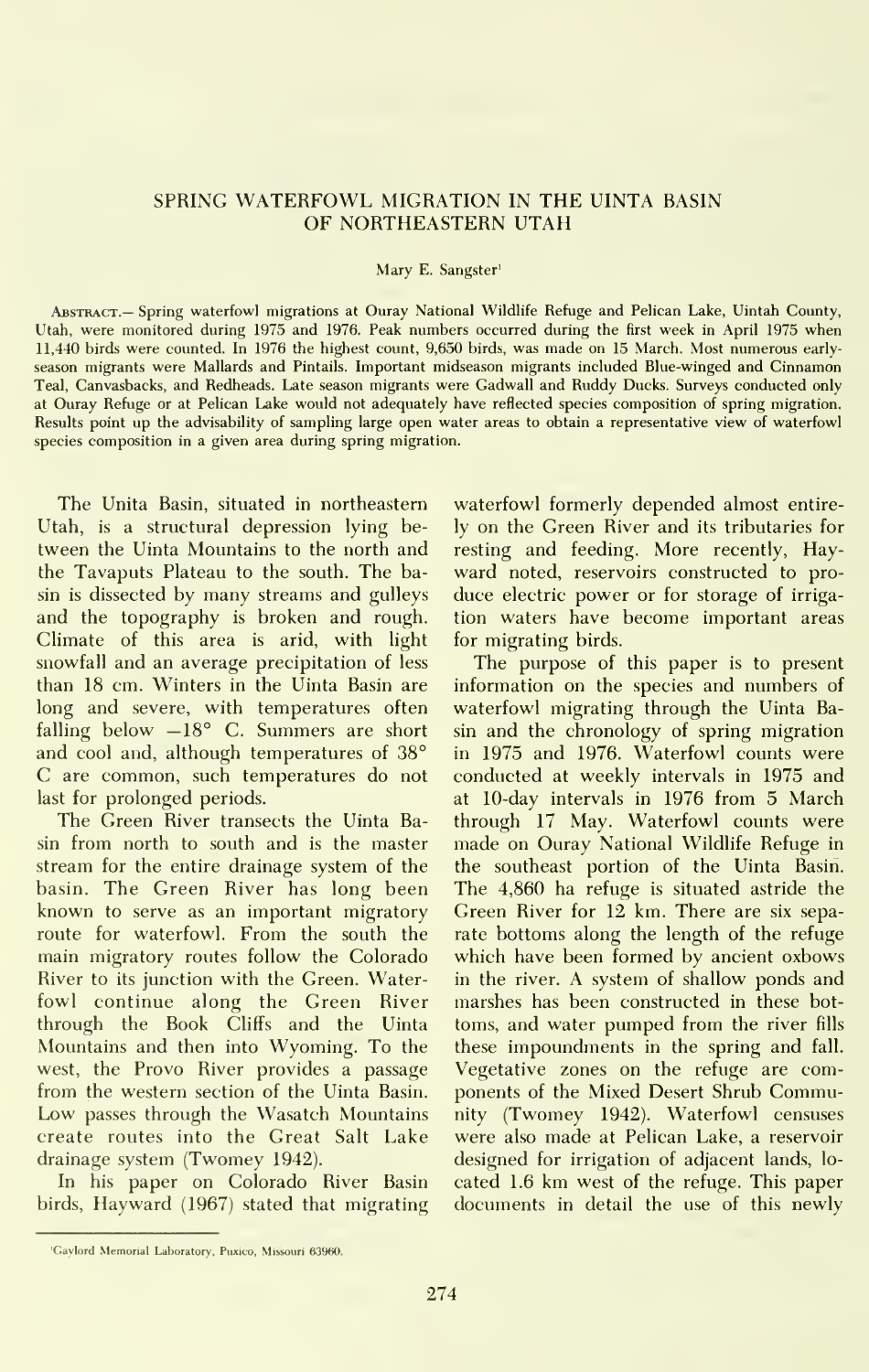created reservoir and Ouray Refuge im poundments by waterfowl of the Uinta Basin.

The migration data presented here were collected as part of a larger study of ecol ogy of waterfowl on Ouray National Wildlife Refuge (Sangster 1976). The study was supported by the Gaylord Memorial Laboratory (School of Forestry, Fisheries and Wildlife, University of Missouri, cooperating with the Missouri Department of Conservation) and by the Missouri Cooperative Wildlife Research Unit (U.S. Fish and Wildlife Service, Wildlife Management Institute, Missouri Department of Conservation, and the University of Missouri—Columbia cooperating). The author was an Edward K. Love Fellow. <sup>I</sup> thank Leigh H. Fredrickson for guidance and criticism during this study and Thomas S. Baskett for critically reviewing this manuscript.

#### **RESULTS**

A few Canada Geese<sup>2</sup> and Mallards winter along the Green River as long as some open water is present. As more open water becomes available in March, ducks and geese begin moving into the Basin. In 1975 open water appeared at the edges of Pelican Lake the last week in February, and on 5 March a concentration of 2,500 ducks, mostly Mallards and Pintails, marked the be ginning of spring migration. On 5 March 1975, pumps started moving water into im poundments on the refuge, and a week later over 2,000 birds were recorded using the refuge. In 1976 open water conditions were considerably different in the Uinta Basin due to prolonged cold weather. Pelican Lake was frozen except for a few small openings at the edge until <sup>1</sup> April, and ref uge pumps did not begin filling the im poundments until April. Most of the early migrants in March 1976 were recorded on the Green River.

The spring migration peak in 1975 oc curred during the first week in April when 11,440 birds were counted. In 1976 the highest count, 9,650 birds, was made on 15 March.

Early migrants.—Early migrants were Mallards and Pintails, which reached peak numbers during the fourth week in March 1975 and two weeks earlier in 1976 (see Table 1 for peak migration numbers and dates for all species). The peak for American Green-winged Teal was recorded the last week in March in both years, although in 1975 a second high was witnessed the second week in April. The American Wigeon, another early migrant in 1975, was most common during the third week in March. In 1976 peak numbers of wigeon occurred the second week in May. In 1975 over 75 percent of the wigeon observed were on Pelican Lake. The fact that Pelican Lake was frozen until April the following year may account for the high numbers of wigeon observed later in the season in 1976.

MiDSEASON MIGRANTS.— Midseason migrants included Blue-winged Teal, Cinna mon Teal, Canvasback, Redhead, Buffle head, and Shoveler. Small numbers of Lesser Scaup, Common Goldeneye, Ring necked Ducks, and Common Merganser also were present at midseason.

In 1975 peak numbers of Cinnamon Teal, Blue-winged Teal, Canvasback, Bufflehead, Ring-necked Ducks, and Common Merganser were recorded during the second week in April and the Common Goldeneye during the third week of April. In 1976 Blue-winged Teal peaked during the same period but the peaks for the other species varied. The highest numbers of Bufflehead, Ring-necked Ducks, and Common Gold eneye were recorded the fourth week in March and Canvasback and Common Merganser were most common the first week in April. Cinnamon Teal numbers remained low until <sup>1</sup> May 1976.

Redhead and Lesser Scaup populations were highest during the third week in April 1975. In 1976 Lesser Scaup peaked at the same period, but peak numbers of Redheads occurred the first week in April. In 1975 Shoveler populations showed two peaks, one the third week in April and the other the first week in May. The first week in May

All scientific names of waterfowl according to the American Ornith ologists' Union (1957, 1973) are presented in Table 1.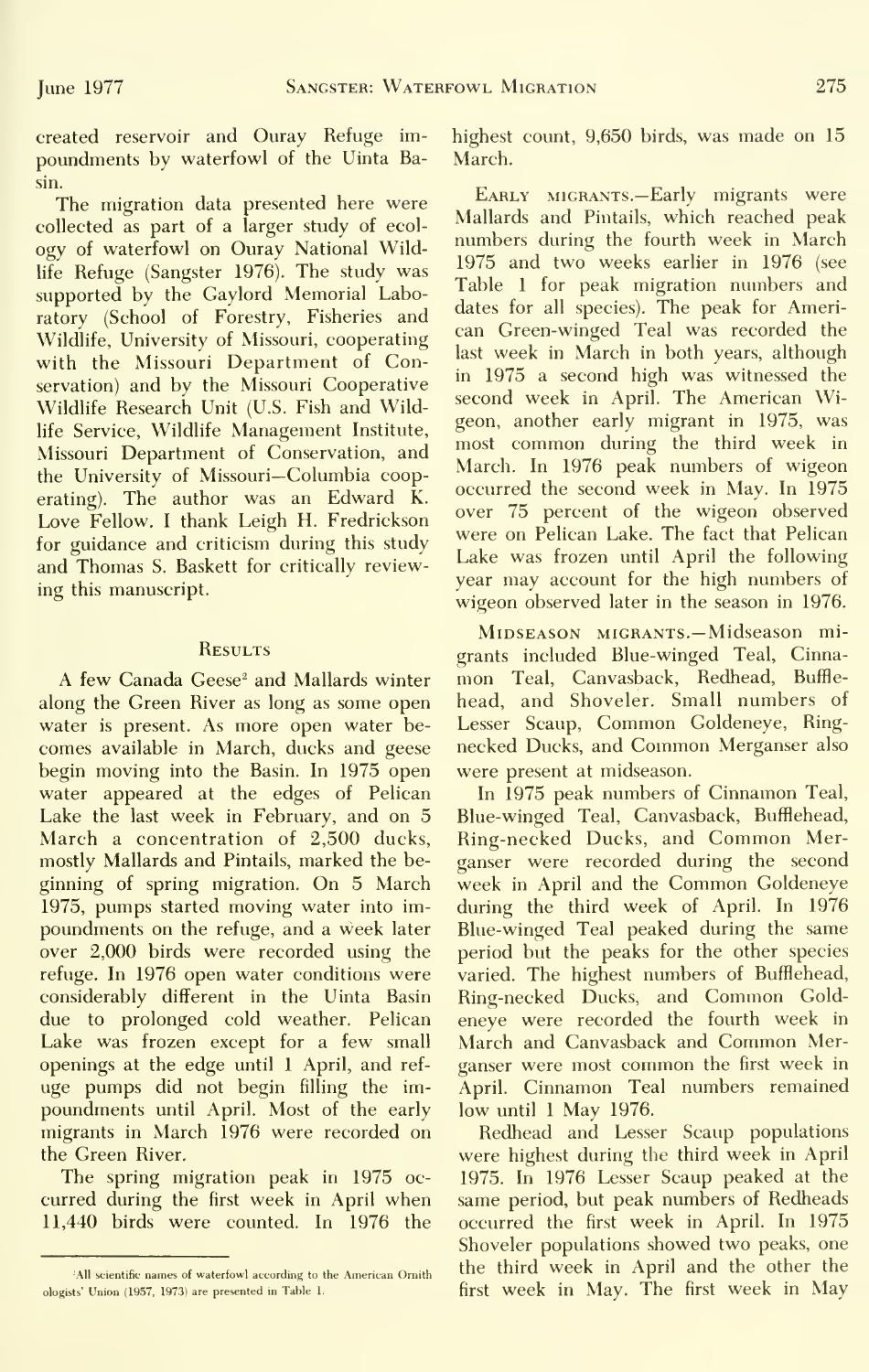was also a peak period for Shoveler populations in 1976.

Late-season migrants.—The Gadwall and Ruddy Duck were late migrants to the Uinta Basin. The Gadwall and Ruddy Duck reached peak numbers the fourth week in April 1975 and the first week in May 1976. Some Gadwall were in the area as early as the end of March but the Ruddy Duck did not appear until the second week in April. Over 85 percent of all Ruddy Ducks were observed at Pelican Lake. In 1975 a total of 1,610 Ruddy Ducks were counted, but in 1976 only 178 were observed (Tables 2 and 3). Although there were two more census periods in 1975 than in 1976, this did not appear to account for the great differences in observed numbers of migrating Ruddy Ducks through the Uinta Basin.

Canada Geese.—Large flocks of Canada Geese do not appear to use the Green River as a migration route. In 1975 the highest concentration of geese, 265 birds, occurred on <sup>14</sup> March. On 15 March 1976 <sup>a</sup> peak number of 500 geese was recorded. Other weekly census figures fluctuated between 100 and 160 geese. <sup>I</sup> believe these counts represent resident geese along the Green

River. Refuge records (1965-1972) show that the average peak concentrations of geese in the spring has been 180 birds. Data for 1975 and 1976 appear to be consistent with refuge records.

Band recovery information for Canada Geese banded and released at Ouray Refuge in March 1965 yielded information on the movements of 25 birds. Of the 15 birds re covered, 12 were recovered in the Uinta Basin and 3 along the lower Colorado River. Reports on 10 birds came from retrap ping information at Wheatland Reservoir in southeast Wyoming. Records for geese trapped at Wheatland Reservoir during June banding operations indicate that birds using the Ouray Refuge may move to Wyoming reservoirs to molt (unpublished records, Ouray National Wildlife Refuge). Trautin and Low (1975) proposed that the harvest of geese in northeastern Utah is de pendent upon out-of-state-produced birds because the ratio of out-of-state-banded birds to Utah-banded birds is 9.00:1.00. Most of the birds banded out of state have come from Wyoming, where they were banded as molting adults. The production areas that these geese came from is un-

Table 1. Peak numbers and the dates recorded for migrating waterfowl in 1975 and 1976. Data for Ouray National Wildlife Refuge and Pelican Lake are combined.

| 1975 Peak |      | 1976 Peak |      |
|-----------|------|-----------|------|
| Number    | Date | Number    | Date |
|           |      |           |      |
| 3,725     | 3/28 | 4,750     | 3/15 |
| 4.930     | 3/28 | 4.120     | 3/15 |
| 1.110     | 4/24 | 285       | 5/1  |
| 635       | 4/16 | 255       | 5/1  |
| 775       | 3/28 | 805       | 3/24 |
| 365       | 4/9  | 225       | 5/1  |
| 405       | 4/23 | 80        | 5/1  |
| 265       | 3/14 | 500       | 3/15 |
| 315       | 4/16 | 530       | 4/2  |
| 345       | 3/20 | 225       | 5/11 |
| 345       | 4/9  | 215       | 3/24 |
| 275       | 4/16 | 300       | 4/21 |
| 330       | 4/9  | 130       | 4/2  |
| 175       | 4/9  | 120       | 4/11 |
| 175       | 4/9  | 140       | 4/2  |
| 145       | 4/9  | 215       | 3/24 |
| 90        | 4/16 | 124       | 3/24 |
| 17        | 3/14 |           | ---  |
| $- -$     | ---  | 50        | 3/15 |
|           |      |           |      |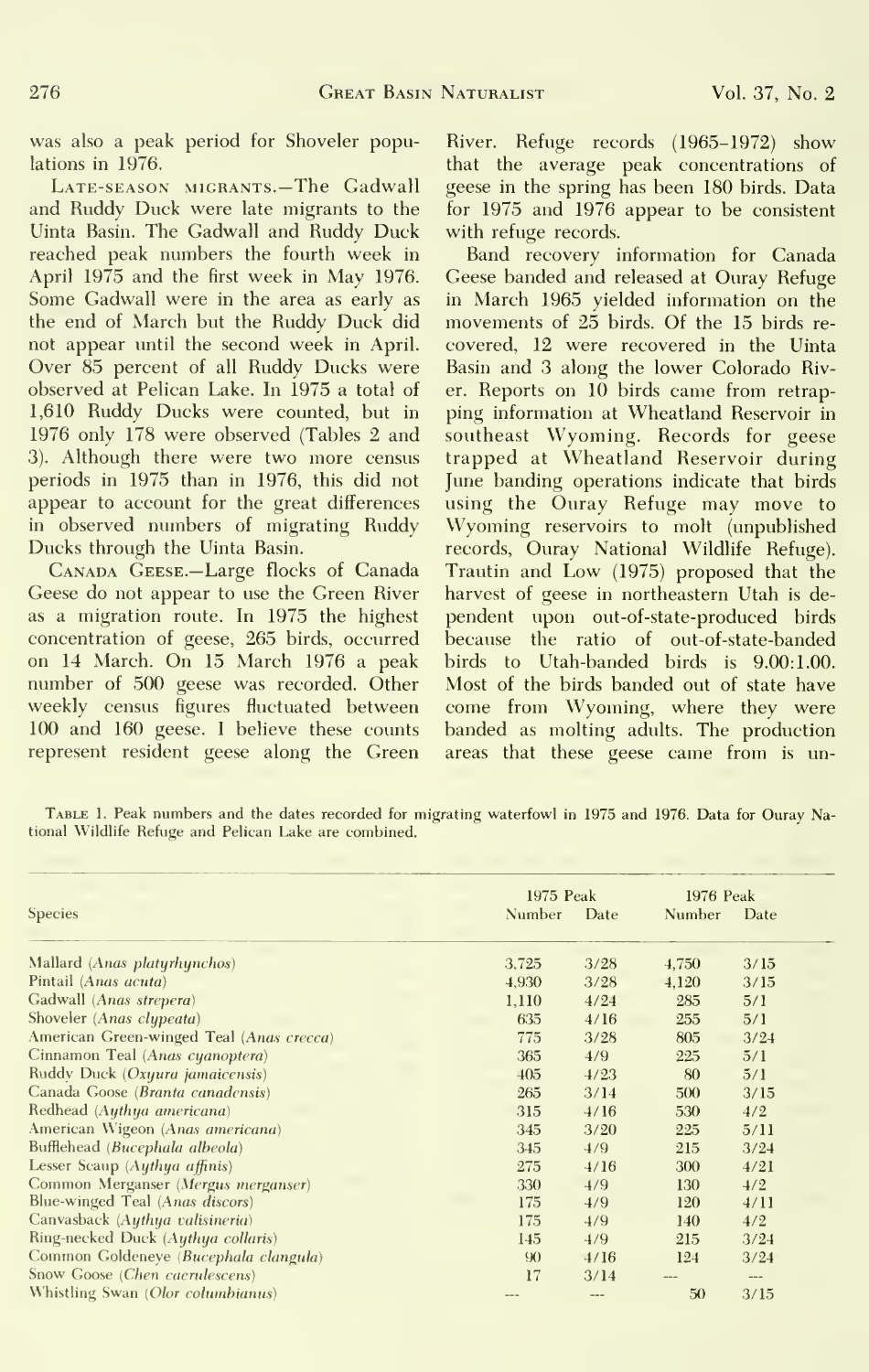known, but the limited band recovery data from Ouray Refuge indicate that some of these out-of-state-banded birds may actually be geese produced in the Uinta Basin.

Other species.—On <sup>14</sup> March 1975, <sup>17</sup> Snow Geese were sighted on Pelican Lake. Snow Geese are considered rare in the Uinta Basin (Hayward 1967).

In 1976 100 Whistling Swans were re corded during four census periods in March and April. Hayward (1967) lists this species as an uncommon transient in the upper Col orado River Basin.

American Coots (Fulica americana) were the most abundant migrant recorded in 1975 and 1976. Peak migration levels for coots in 1975 occurred the third and fourth weeks of April, with counts of over 6,000 birds each week. In 1976 peak numbers of coots were recorded the third week in April and the second week in May, with counts of approximately 4,500 birds.

Species composition and local dis- TRIBUTION.—During spring migration, Mallards comprised 28.9 percent of the migratory population in 1975 and 33.0 percent in

1976; Pintails 25.2 percent and 27.2 percent; teal 10.8 percent and 13.3 percent; Gadwall 8.1 percent and 4.1 percent; Shovelers 6.3 percent and 2.5 percent; and Canada Geese 3.0 percent and 4.6 percent (Tables 2 and 3). Over 80 percent of the waterfowl recorded in 1975 and 1976 were dabbling ducks.

Waterfowl use of river bottom marsh and reservoir habitat was nearly equal in 1975 but species use varied widely (Table 3). The open water of Pelican Lake was used extensively for feeding and resting by diving ducks, especially Canvasbacks, Redheads, Ruddy Ducks, Bufflehead, and American Goldeneye, as well as by wigeon and coots. In 1976 the reduced use of Pelican Lake by migrating waterfowl is readily apparent (Table 3). This can be partially explained by the frozen condition of the lake throughout March and high winds in April that made the lake less attractive to migrating waterfowl. These conditions should not have af fected the numbers of late arriving migrants such as Gadwall, Ruddy Ducks, Shovelers, and Buffleheads. Apparently the riparian

Table 2. Comparison of species composition at Ouray National Wildlife Refuge and Pelican Lake and species composition for Ouray NWR and Pelican Lake combined, spring 1975.

|                                       |               | <b>Ouray NWR</b>    |        | Pelican Lake        | Combined |                     |
|---------------------------------------|---------------|---------------------|--------|---------------------|----------|---------------------|
| Species                               | Number        | Percent<br>of Total | Number | Percent<br>of Total | Number   | Percent<br>of Total |
| Mallard                               | 7,560         | 33.7                | 6,155  | 24.7                | 13,715   | 28.9                |
| Pintail                               | 4,435         | 19.8                | 7,520  | 30.2                | 11,955   | 25.2                |
| Gadwall                               | 1,470         | 6.6                 | 2,350  | 9.4                 | 3,820    | 8.1                 |
| Shoveler                              | 1,060         | 4.7                 | 1,930  | 7.7                 | 2,990    | 6.3                 |
| <b>American Green-</b><br>winged Teal | 1,960         | 7.7                 | 575    | 2.3                 | 2,535    | 5.4                 |
| Cinnamon Teal                         | 1,430         | 6.4                 | 405    | 1.6                 | 1,835    | 3.9                 |
| <b>Ruddy Duck</b>                     | 210           | 0.9                 | 1,430  | 5.8                 | 1,640    | 3.5                 |
| Canada Goose                          | 1,060         | 4.7                 | 350    | 1.4                 | 1,410    | 3.0                 |
| Redhead                               | 465           | 2.1                 | 880    | 3.5                 | 1,345    | 2.8                 |
| American Wigeon                       | 305           | 1.4                 | 980    | 3.9                 | 1,285    | 2.7                 |
| <b>Bufflehead</b>                     | 310           | 1.4                 | 810    | 3.3                 | 1,120    | 2.4                 |
| <b>Lesser Scaup</b>                   | 285           | 1.3                 | 745    | 3.0                 | 1,030    | 2.2                 |
| Common Merganser                      | 970           | 4.3                 | 35     | 0.1                 | 1,005    | 2.1                 |
| <b>Blue-winged Teal</b>               | 560           | 2.5                 | 140    | 0.6                 | 700      | 1.5                 |
| Canvasback                            | 105           | 0.5                 | 300    | 1.2                 | 405      | 0.8                 |
| <b>Ring-necked Duck</b>               | 230           | 1.0                 | 150    | 0.6                 | 380      | 0.8                 |
| Common Goldeneye                      | 10            | tr.                 | 150    | 0.6                 | 160      | 0.3                 |
| Snow Goose                            | $\frac{1}{2}$ | $-$                 | 17     | 0.1                 | 17       | 0.1                 |
| <b>TOTAL</b>                          | 22,425        | 100.0               | 24,922 | 100.0               | 47,347   | 100.0               |